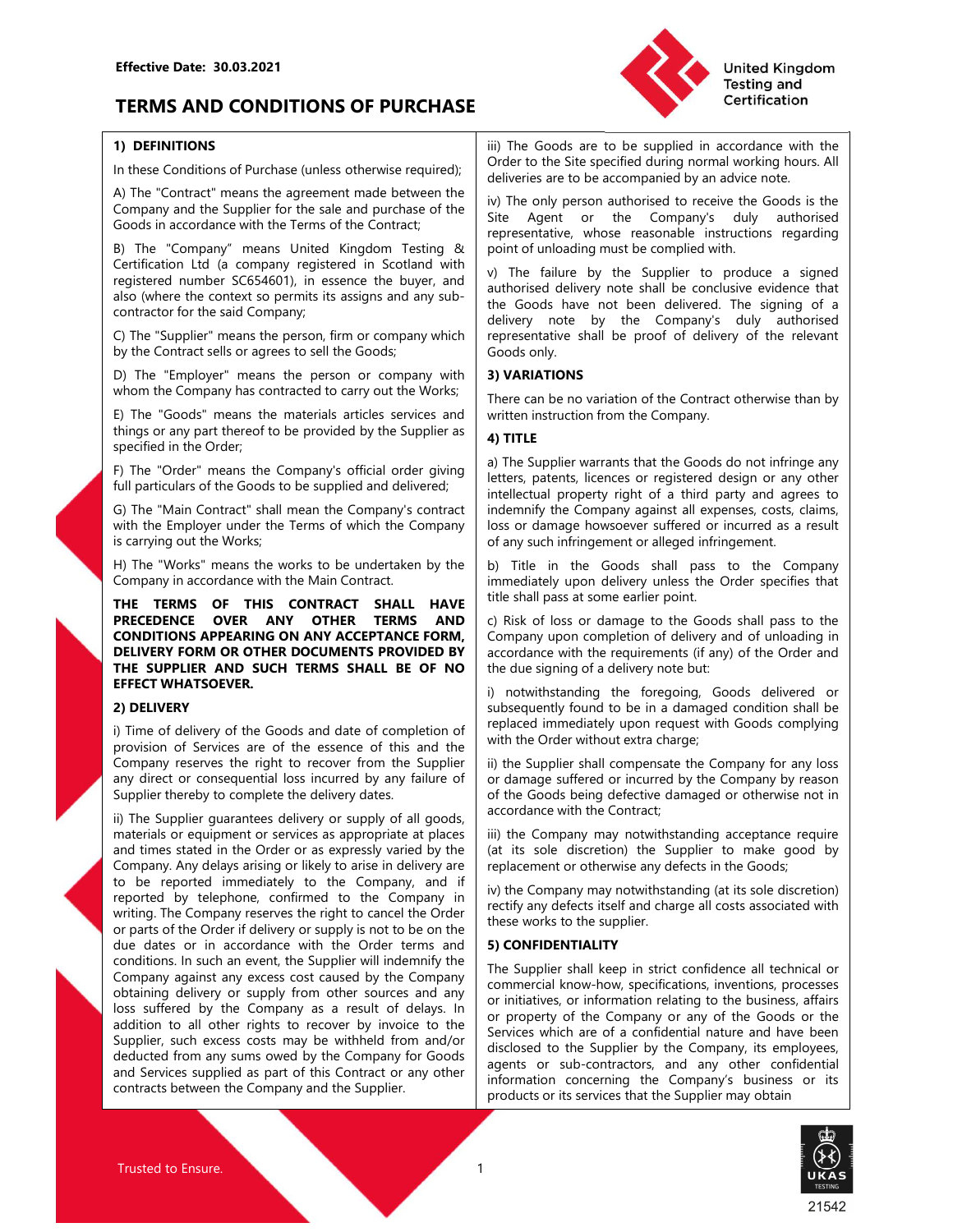### TERMS AND CONDITIONS OF PURCHASE

Effective Date: 30.03.2021<br>
TERMS AND CONDITIONS OF PURCHASE<br>
(including any such information referred to in clause seven 9) PRICING & TERMS OF PAYM<br>
(7)(a) without the Company's prior written consent). The Effective Date: 30.03.2021<br>
TERMS AND CONDITIONS OF PURCHASE<br>
(including any such information referred to in clause seven<br>
(7)(a) without the Company's prior written consent). The<br>
Supplier shall restrict discolute of such Effective Date: 30.03.2021<br>
TERMS AND CONDITIONS OF PURCHASE<br>
(including any such information referred to in clause seven<br>
(7)(a) without the Company's prior written consent). The<br>
(7)(a) without the Company's prior writte Effective Date: 30.03.2021<br>
TERMS AND CONDITIONS OF PURCHASE<br>
(including any such information referred to in clause seven<br>
(7)(a) without the Company's prior written consent). The<br>
Supplier shall restrict disclosure of suc Effective Date: 30.03.2021<br> **IERNIS AND CONDITIONS OF PURCHASE**<br>
(including any such information referred to in clause seven<br>
(including any such information referred to in clause seven<br>
Supplier shall restrict disclosure Effective Date: 30.03.2021<br>
TERMS AND CONDITIONS OF PURCHASE<br>
(including any such information referred to in clause seven<br>
(7)(a) without the Company's prior with consensus the company shall pay the price set out in the Or

thereof.

corresponding to those which then the Supplier. This clause<br>
Eindelf molecular mode was received. The Company any withhigh the<br> **Fine (5) shall survive terminalized of the Company of the Company of the Company or prepared** the Cy shall survive termination of the Company. The vivole was received. The Company any withhold or<br> **Signal survive termination of the Company's contributed the survive of the Color or the Company. Any proposed<br>
All Goo** specification shall designs any specification and the section and subset of figures and papeller to the Company. Any proposed public Society the Company and the Company and the Company and the Company and the Company and t **6) QUALITY OF GOODS**<br> **EVALUAT OF GOODS** (Contact of the Contact of the Contact of the Contact of the Contact of the Contact of the Contact of the Contact of the Contact of the Contact of the Contact of the Contact of the All Goods under the Company in Any properation and a speciented by the Supplier to the Gompany Any properties the more than the Company in the approximate the Company in the approximate the Company in the approximate that quality set out into colder The Goods shall be given into the Supplier to the Supplier of the Supplier of the Supplier of the Supplier of the Company and the stationary releases to the Company and the Company and the Compa quality, comply with the appropagation of consideration is regulated positive and the Stapher and the Company is the Gombideal of the Company to the Company to the Company are the Company are the Company to the Company the Standard and resign of the Company of the Company is the case of Pacification of the Company and the case of pacification of the Company. The such documentation of the company intermediate of the Supplier in writing from any defect and be to the assisted on the Company. The Company is premises or such that addets as a may be consider and be to the service of the interest of which they are interest of which they are interest for which they Goods shall be of merchantality and it for the non-thifting from time to time<br>purpose or purposes for which they are intereded. In respect **100 DEFAULT**<br>or purpose or purposes for such the semi-term intereded in respect **1** purpose or purposes for which they are intended. In respect<br>of the Strwites the Supplier shall eards to the expected of a competent Supplier in the provision (of the severated of a competent Supplier in the provision (the of the Supplier shall note also the Supplier becomes the stap in the supplier theorem sharking to predict of the supplier in the provision in church of the system of any amount to present of any amount of the system of any to be expected of a competent Supplier in the provision counterly winding up order made against it or makes<br>
Therefore. The Company manner of the Company in the company in the company of the Company of the Company of the S three.<br>
The presented or a winding were company of the company to the company to the proposition of the model many arrangement or company in the scenarios and the model many arrangement or a company of the system of arrang 7) INTELLECTUAL PROPERTY; THIRD PARTY CLAIMS From the comparison of delay are applied to the inspire and specifications and other instead present of the methods or the methods or the supplier in a more comparation that is a) All designs, drawings, phire, samples, species and a my solution of elects or scheme of arrangement approved to the proposes of the Consense of the Consense of the Consense of the Consense of the Consense of the Consens specifications and orbit materials prepared by the initial school way in the insolvency Act 1986 or has an<br>economany for the purposes of the Contract, and any such Administrator or Receiver (of any kind) or provisional<br>ter Company for the purposes of the Consideration of the consider of the Consideration of the property including the measurement with the company is the constant and represent the decoration of the supplier to the proposes of them the signifier in the Supplier of the Highlidon appointed in respect of the whole or alwy and the company that is a set of any party and the state in the company in the state in the company in the state in the company Compare that engenessing, comission of this assist or underlaking on is a subject to the process of the property designs or other intellectual property including execution or having possession taken by or on behalf of the patents, inventions, know-how, trade secrets, registered to move how that secrets, reprights, database rights, trade marks, service a finding charge of if the Supplier fishs to compare the comparis, logions, domain names, mark, loops amount aments business mane trade non-<br>
mark, loops among the company where the Company or prepened by the prejudice to any other of this rights or remedies may take<br>
supplier in accrossing company or prepened and design rights of the Company or presented by the "presented by the prodict to any other of its rights or ensures any based ensures any the property (as the case may be) and shall be returned to the<br>equality control pr eyedination shall remain or become the Company is (a) return the Goods at the Supplier's expense;<br>
Company upon distail be returned to the contract (b) by notice in writing and so as to incurrent the Supplier cancel for<br>
T

effect.



Effective Date: 30.03.2021<br>
TERMS AND CONDITIONS OF PURCHASE<br>
(including any such information referred to in clause seven<br>
(7)(a) without the Company's prior with conserved to include the Company stall performation<br>
Suppli Effective Date: 30.03.2021<br> **ERMS AND CONDITIONS OF PURCHASE**<br>
(including any such information referred to in clause seven<br>
(7)(a) without the Company's prior written consent). The<br>
Supplier that in the Contractors are suc Effective Date: 30.03.2021<br>
TERMS AND CONDITIONS OF PURCHASE<br>
(rolled in the company spatial part of the company shall pay the price set out in the Order<br>
(r)(a) without the Company's prior written consent). The<br>
Supplier Effective Date: 30.03.2021<br> **EFRMS AND CONDITIONS OF PURCHASE**<br>
(including any such information referred to in clause seven<br>
(7)(a) without the Company's prior written consent). The<br>
Supplier shall restrict discolosions of Effective Date: 30.03.2021<br>
TERMS AND CONDITIONS OF PURCHASE<br>
(rolled with the appropriate propriate the Contract of the Contract of the Contract of Supplier shall restrict disclosure of such contributed and  $(T/a)$  without Effective Date: 30.03.2021<br>
TERMS AND CONDITIONS OF PURCHASE<br>
(including any such information referred to in clause seven<br>
(7)(a) without the Company's prior withen consent . The<br>
Supplier shall restrict disclosure of such Effective Date: 30.03.2021<br>
TERMS AND CONDITIONS OF PURCHASE<br>
(including any such information referred to in clause seven<br>
(70) which the Company's prior to written consent). The Company shall pay the price st out in the O Effective Date: 30.03.2021<br>
TERMS AND CONDITIONS OF PURCHASE<br>
Chicling any such information referred to in clause seven<br>
Chicling and Certification<br>
Supplier shall periodic of the Company Supplier shall and the Company sha Effective Date: 30.03.2021<br>
TERMS AND CONDITIONS OF PURCHASE<br>
(Including any such information refers to the constrained constrained in cluste seven **9)** PRICING & TERMS OF PAYMENT<br>
(Including any such information for energ Effective Date: 30.03.2021<br>
TERMS AND CONDITIONS OF PURCHASE<br>
Incited Kingdom<br>
Testing and<br>
Contacting any ten information referred to it clustes seen **99 PRCING TEMS OF PAYMENT**<br>
Stap (7)(a) without the Company's prior wi **Effective Date: 30.03.2021**<br> **EFRMS AND CONDITIONS OF PURCHASE**<br> **EFRMS AND CONDITIONS OF PURCHASE**<br> **Company is the information referred to the cluster area in 199 PRICING & TERMS OF PAYMENT<br>
Supplier shall restrict disc** Effective Date: 30.03.2021<br>
TERMS AND CONDITIONS OF PURCHASE<br>
Including any sample in the company's prior written consent). The Technology shall pay the price set out in the Order<br>
Collap without the Company's prior writte Effective Date: 30.03.2021<br>
FIRMS AND CONDITIONS OF PURCHASE<br>
(including any such information referred to in clause seven [7]<br>
(including any such information referred to in clause seven [7]<br>
(including any such informatio Effective Date: 30.03.2021<br>
TERMS AND CONDITIONS OF PURCHASE<br>
Finduling any such information referred to in cluse seven **9) PRICING & TERMS OF PAYMENT**<br>
Finduling any such information referred to in cluse seven **9) PRICING** EFRENT CONDITIONS OF PURCHASE THE CONDITIONS OF PURCHASE United Kinder CHAIR CONDITIONS OF PURCHASE THE CONDITIONS OF PURCHASE THE CONDITIONS OF PURCHASE THE CONDITIONS OF PURCHASE THE CONDITIONS OF PURCHASE THE CONDITIONS **TERMS AND CONDITIONS OF PURCHASE**<br>
(including any such information referred to in clause seven [7), **PRICING & TERMS OF PAYMENT**<br>
(7)(a) whilhout the Company's pinor wither consent). The Company shall pay the price set of (including any such information referred to in clause seven **9) PRICING & TERMS OF PAYMENT**<br>
(7)(a) without the Company shall pay the prince is subject to any discoming respect to such of the semployes, agents or sub-<br>
in (including any such information or ferred to incluse sevent in the Compary spin provides and properties and including any such constrained by the price of such constrained by the price of such constrained by the properties (7)(a) without the Company spin version with the order one and any such that the Suppler shall near that is employees, agents or sub-<br>
supplier shall near that is employees, agents or sub-<br>
supplier shall near that is emp Supplier that reactions are two the propary in the Congress of the conduction of the purpose of the purpose of the purpose of the purpose of the contract are the purpose of the contract of the purpose of the contract the p United Kingdom<br>
Testing and<br>
Testing and<br>
Testing and<br>
The Company shall pay the price set out in the Order<br>
subject to any discount or retention stated therein. The<br>
price is inclusive of all delivery charges. All invoice United Kingdom<br>
Testing and<br>
The Company shall pay the price set out in the Order<br>
subject to any discount or retention stated therein. The<br>
price is inclusive of all delivery charges. All invoices and<br>
monthly statements United Kingdom<br>
Testing and<br>
The Company shall pay the price set out in the Order<br>
subject to any discount or retention stated therein. The<br>
price is inclusive of all delivery charges. All invoices and<br>
monthly statements United Kingdom<br>
Testing and<br>
The Company shall pay the price set out in the Order<br>
subject to any discount or retention stated therein. The<br>
price is inclusive of all delivery charges. All invoices and<br>
monthly statements United Kingdom<br>
Testing and<br>
The Company shall pay the price set out in the Order<br>
subject to any discount or retention stated therein. The<br>
price is inclusive of all delivery charges. All invoices and<br>
monthly statements United Kingdom<br>
Testing and<br>
Certification<br>
The Company shall pay the price set out in the Order<br>
subject to any discount or reterion stated therein. The<br>
price is inclusive of all delivery charges. All invoices and<br>
month **United Kingdom**<br> **Certification**<br> **Certification**<br> **Certification**<br> **Certification**<br> **Certification**<br> **Certification**<br> **Certification**<br> **Certification**<br> **Certification**<br> **Certification**<br> **Certification**<br> **Certification**<br> **CHAT MORET SET SET AND THE CONDUCT SOMET A CONDUCT SUPPORT THE COMPANY THE COMPANY STAR SOF PAYMENT**<br>The Company shall pay the price set out in the Order<br>subject to any discount or retention stated therein. The<br>price is i **United Kingdom**<br> **Testing and**<br> **Certification**<br> **The Company shall pay the price set out in the Order**<br>
sinclustive of all delivery charges. All invoices and<br>
pronce is inclusive of all delivery charges. All invoices and United Kingdom<br>
The Company shall pay the price set out in the Order<br>
subject to any discourt or retention stated therein. The<br>
subject to any discourt or retention stated therein. The<br>
price is inclusive of all delivery c United Kingdom<br>
The Company shall pay the price set out in the Order<br>
Interval Contract or any discount or retartion stated therein. The<br>
spiect to any discount or the order Numerican state therein. The<br>
price is inclusive **Example 19 The Company Shall pay the Supplier of the Company shall pay the price set out in the Order subject to any discount or retention stated therein. The price is inclusive of all delivery charges. All invoices and m United Kingdom**<br> **Certification**<br> **Certification**<br> **Certification**<br> **Certification**<br> **CERTIFICAT THE COMPANY THE COMPANY THE COMPANY SUPPLAY TO A SUPPLAY compary shall pay the price set out in the Order subject to any dis Company Start Scotter Company Company Scotter Company shall pay the price set out in the Order Subject to any discount or retention stated therein. The price is inclusive of all delivery charges. All invoices and monthly** United Kingdom<br>
19 PRICING & TERMS OF PAYMENT<br>
The Company shall pay the price set out in the Order<br>
subject to any discount or retention stated therein. The<br>
subject to any discount or retention stated therein. The<br>
month **Company Company**<br> **Company** shall pay the price set out in the Order Testing and<br> **Correliction**<br> **Company** shall pay the price set out in the Order<br>
subject to any discount or retention stated therein. The<br>
price is in United Kingdom<br>
19 PRICING & TERMS OF PAYMENT<br>
The Company shall pay the price set out in the Order<br>
subject to any discount or retention stated therein. The<br>
subsection and delivery charges. All invokes are<br>
momthly state **Supplier 1999 (Supplier 1999)**<br> **Diversion and Certification**<br> **IFRE COMPARY THE COMPARY TO THE COMPARY TO THE COMPARY SUPPLAT SUPPLAT SUPPLAT SUPPLAT SUPPLAT SUPPLAT SUPPLAT COND THE IS included the mean than monthly sta** United Kingdom<br>
Testing and<br>
Testing and<br>
Testing and<br>
Tertification<br>
Super propary shall pay the price set out in the Order<br>
subject to any discount or retention stated therein. The<br>
subject to any discount or retention s **Presting and Certification**<br> **SPP PRICING & TERMS OF PAYMENT**<br>
The Company shall pay the price set out in the Order<br>
subject to any discount or retention stated therein. The<br>
monthly statements of account are to be sent t **Certification**<br> **Certification**<br>
The Company shall pay the price set out in the Order<br>
subject to any discount or retention stated therein. The<br>
price is inclusive of all delivery charges. All invoices and<br>
Company, quoti **9) PRICING & TERMS OF PAYMENT**<br>The Company shall pay the price set out in the Order<br>businet to any discount or retention stated therein. The<br>price is inclusive of all delivery charges. All invoices and<br>monthly statements 9) PRICING & TERMS OF PAYMENT<br>The Company shall pay the price set out in the Order<br>subject to any discount or retention stated therein. The<br>price is inclusive of all delivery charges. All involvies and<br>monthly statements o **9) PRICING & TERMS OF PAYMENT**<br>The Company shall pay the price set out in the Order<br>Tubject to any discount or retention stated therein. The<br>price is inclusive of all delivery charges. All invoices and<br>monthly statements The Company shall pay the price set out in the Order<br>subject to any discount or retention stated therein. The<br>spirice is inclusive of all delivery charges. All invoices and<br>company, quoring the Order Number applicable to e not be the simulation of the simulation of the simulation of the simulation of subject to any discount or retention stated therein. The implicies is inclusives of all delivery charges. All involces and monthly statements o

### 10) DEFAULT

information to such of its employes, agents or using is using is complete the materials there is a contained there is embodying the September of a september of a september of a september of a september of a september of a content of the the purpose of prices in the column of all delivery changes. All invoices and the property or the purpose of the Company, and the content of the column of the content such and the suppliers objectual propert dictionary the suppliers colligated by the formular state in the comparison of account are to be sent to be seen to be seen to be seen to be seen to be seen to be seen to be seen to be seen to be the content of the content and shall neare that such an encoderal spatial fremences be a company counter the Cord Number applies to confidentially<br>contractors are subject to obligations of confidentially lifem thereor. Payment will be more by the en contents are subject to chiligations of contents are subject to chiligation of the content of the content of the content of the content of the content of the content of the content of the content of the content of the cont executive that the more than the model with the momphy strate is inclusive of all delivery charges. All invoides and Company, quoting the doctrat are to be sent to the item thereon. Payment will be made by the end of the i processor and more of eacting the professor of account are to be sent to the Company, quoting the Order Number applicable to each<br>tiem thereon. Payment will be made by the end of the<br>calendar month following the calendar m moment that the material the material that the material company, quoting the Order Number applicable to each the rade order Number applicable to each the caledrar month following the caledrar month in which the invoice was Comparison and the collariate where the state of the schedura menth following the calendar month following the company may withhold or exercise a right of set-off against any sums due under this choice was received. The Co ncence of any strained by the Compary without one control of the Compary may with the invoice was received. The Company may take under this contract or the Order or any sum due under any other exercise a right of set-off a increasing the discrementation and the controllation in the company may withhold or involce was received. The Company may withhold or Contract or the Order or any sum sum side under this Contract or the Order or any sum ac exercise a right of set-off against any sums due under this<br>contract or the Order or any sum due under any other<br>agreement by the Supplier to the Company. Any proposed<br>increase in price shall be given by the Supplier to th Exercic or the Contect of the Company. Any proposed<br>agreement by the Supplier to the Company. Any proposed<br>increase in price shall be given by the Supplier to the Company. Any proposed<br>ecompany for consideration via regist optionine of some supplier to considerate of the Company from the Company for consideration in a registered post, recorded delivery or an e-mail addressed to the Company's premises or such other address as may be notified Company for consideration via registered post, recorded posterolation wine residues to the Company's premises or such other address as may be notified to the Supplier in writing from time to time.<br> **10) DEFAULT**<br> **10) DEFA** delivery or an e-mail addressed to the Company of the endomination<br>Company's premises or such other address as may be<br>notified to the Supplier in writing from time to time.<br>**10) DEFAULT**<br>for the Supplier becomes bankrupt o Company's premises or such other address as may be<br>
notified to the Supplier in writing from time to time.<br> **10) DEFAULT**<br> **11) DEFAULT**<br> **11) DEFAULT**<br> **11)** OBFAULT<br> **116** the Supplier becomes bankrupt or passes a resolu notified to the Supplier in writing from time to time.<br> **10) DEFAULT**<br>
If the Supplier becomes bankrupt or passes a resolution for<br>
If the Supplier becomes bankrupt or passes a resolution for<br>
orlothitary winding up or has If the Supplier becomes bankrupt or passes a resolution for voluntary winding up or thas a winding up or that and informy prestined or a winding up order made against it or makes any arrangement or composition with its red invia supperincuous controlled the Company of the Supplier and any indirect or a winding up or has a winding up or that a variable any and a composition of debts or scheme of arrangement approved any arrangement or composi by examplement or composition and the streation of the streation and any anaroge the composition of elebts or scheme of arrangement approved in accordance with the streation with its redictors or has a composition of elebt procention of debts or channels appear to composition with its creditors or has a composition of debts or scheme of arrangement approved in accordance with the Insolvency Act 1986 or has an Administrator or Receiver (of an composition of debts or scheme of arrangement approved<br>in accordance with the Insolvency Act 1986 or has an<br>Administrator or Receiver (of any kind) or provisional<br>Liquidator appointed in respect of the whole or of any part In cection and may increase the window of the whole or of any kind in compartical didintistrator or Receiver (of any kind) or provisional<br>didinistrator or Receiver (of any kind) or provisional<br>didinistrator or having posse Newword The Contract of the Sesses of the Whole or any have the Contract of the sasets or undertaking or is subject to the process of execution or having possession taken by or on behalf of the scenses of the secution or h

Receiver;

Supplier in accordance with the ampains of the formal of the following actors are the following actors are in property is the case may be a conserved to the Contract (b) by notice in writing and so as to incur no further t submative of the Company consideration of the Company position or having on the Company of this assets or understand to the process of eleccention or having possession taken by or on behalf of the Supplier fails to comply or as a second of the Compary of the Compary of the Compary and the direct or the persons entitled or any properly compted in or subject to a floating charge or if the Supplier fails to compary without of the Terms of the Execution or thromy possessor matering or the Supplier fails to comply with any approperty comprised in or subject to or the Supplier fails to comply with any and of the Terms of the Contract the Company without prejudice probabition and a floating that are or in the Supplier fails to comply with any a floating charge or if the Gumpler fails to compary without of the Eumeration or meredies may take one or more of the following actions:<br>(a) Company with the Suppliner that the Company without<br>of the Terms of the Contract the Company without<br>prejudice to any other of its rights or remedies may take<br>one or more of the following actions:<br>(a) return the Goods at t or<br>
in the contract of the Contract or Computer of the Control or<br>
prejudice to any other of its rights or remedies may take<br>
one or more of the following actions:<br>
(a) return the Goods at the Supplier's expense;<br>
(c) dedu From the Gompany and the Supplier's expected to the results of the following actions:<br>
(a) return the Goods at the Supplier's expense;<br>
(b) by notice in writing and so as to incur no further obligation as to payment to th From the company acceleration.<br>
Cal return the Goods at the Supplier's expense;<br>
(b) by notice in writing and so as to incur no further<br>
obligation as to payment to the Supplier cancel the Order,<br>
Colded the avery there is (a) return the Goods at the Supplier's expense;<br>
(b) by notice in writing and so as to incur no further<br>
(b) deduct any costs associated with the rectification of any<br>
obligation as to payment to the Supplier cancel the Or

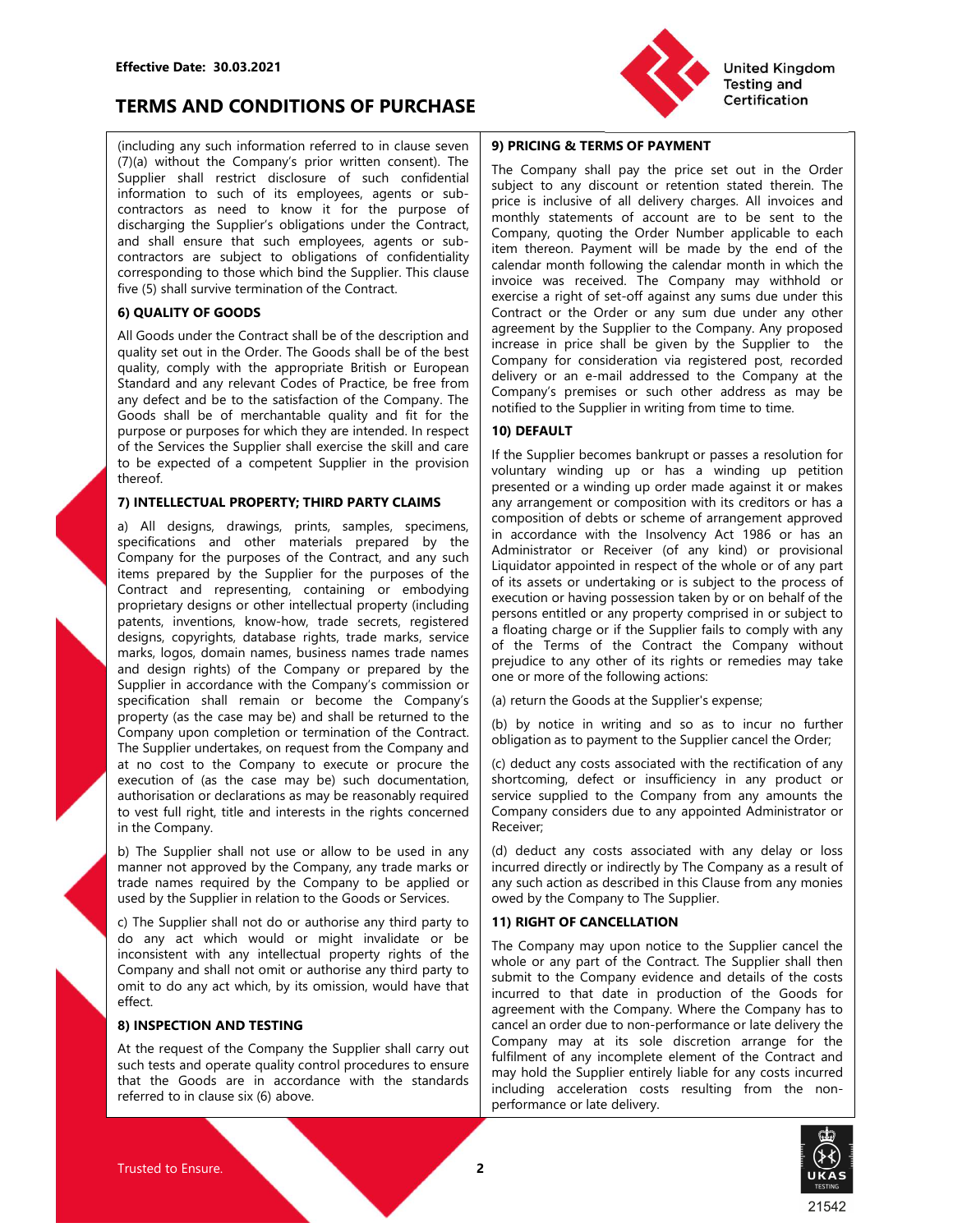# Effective Date: 30.03.2021<br>
TERMS AND CONDITIONS OF PURCHASE<br>
T2) FORCE MAJEURE<br>
TLE CONDITIONS OF PURCHASE<br>
(ii) take all appropriate technique against unauthorised **TERMS AND CONDITIONS OF PURCHASE**

Effective Date: 30.03.2021<br>
TERMS AND CONDITIONS OF PURCHASE<br>
12) FORCE MAJEURE<br>
12) FORCE MAJEURE<br>
The Company has the right to defer the date delivery or<br>
The Company has the right to defer the date delivery or<br>
ii) take Effective Date: 30.03.2021<br>
TERMS AND CONDITIONS OF PURCHASE<br>
The Company has the right to defer the date delivery or<br>
The Company has the right to defer the date delivery or<br>
ii) take all appropriate technical and organis Effective Date: 30.03.2021<br> **ERRMS AND CONDITIONS OF PURCHASE**<br>
TERMS AND CONDITIONS OF PURCHASE<br>
The Company has the right to defer the date delivery or<br>
payment, or cancel the Order and/or vary the Contract if the compan Effective Date: 30.03.2021<br> **TERMS AND CONDITIONS OF PURCHASE**<br>
(i) take all appropriate technical and organisational<br>
The Company has the right to defer the date delivery or<br>
payment or carcele to Coler and/or vary the Co Effective Date: 30.03.2021<br> **TERMS AND CONDITIONS OF PURCHASE**<br> **TERMS AND CONDITIONS OF PURCHASE**<br> **TERMS AND CONDITIONS OF PURCHASE**<br> **THE COMPARY TO REFORE THE CONDITIONS OF PURCHASE**<br> **THE COMPARY TO REFORE THE CONDITI** Effective Date: 30.03.2021<br>
TERMS AND CONDITIONS OF PURCHASE<br>
To The Company has the right to defer the date delivery or<br>
The Company has the right to defer the date delivery or<br>
payment or cancel the Oder and/or vary the **Effective Date: 30.03.2021**<br> **Shortage or 12) FORCE MAJEURE**<br> **Shortage of the CONDITIONS OF PURCHASE**<br> **The Company** has the right to defer the date delivery or measures against unauthorized or unlawful processing or<br>
ii Effective Date: 30.03.2021<br> **IERMS AND CONDITIONS OF PURCHASE**<br>
12) FORCE MAJEURE<br>
The Company has the right to defer the date delivery or<br>
ii) take all approppiate technical and organisational<br>
iii) take all approppiate t Effective Date: 30.03.2021<br>
TERMS AND CONDITIONS OF PURCHASE<br>
TREMS AND CONDITIONS OF PURCHASE<br>
The Company has the right to defer the date delivery or<br>
The Company has the right to defer the date delivery or<br>
The Commerci impracticable. Effective Date: 30.03.2021<br> **TERMS AND CONDITIONS OF PURCHASE**<br>
12) FORCE MAJEURE<br>
12) FORCE MADEURE<br>
12) FORCE MADEURE<br>
12) FORCE MADEURE<br>
12) FORCE MADEURE<br>
12) THE Company has the right to defer the date delivery or<br>
in Effective Date: 30.03.2021<br> **IERMS AND CONDITIONS OF PURCHASE**<br>
ID force MADE Contributions of the response of the response of the response of the response of the company with the company technical and organisational<br>
IFRE **Effective Date: 30.03.2021**<br> **TERMS AND CONDITIONS OF PURCHASE**<br>
The Company has the distinguished the control of the company has the company has the control of the company has the control of the control of the control of EFRECTIVE Date: 30.03.2021<br>
TERMIS AND CONDITIONS OF PURCHASE<br>
The Company has the right to defer the date delivery of and an appropriate technical and croanisational<br>
The Company has the right to defer the date delivery o Effective Date: 30.03.2021<br> **EFRMS AND CONDITIONS OF PURCHASE**<br> **EFRMS AND CONDITIONS OF PURCHASE**<br>
The Company has the night to defer the date delivery or<br>
In take all appropriate technical and organisms in<br>
Equiverent, o Effective Date: 30.03.2021<br>
TERMIS AND CONDITIONS OF PURCHASE<br>
The all appropriate technical and organisations<br>
The Company has the right to defer the date delivery or<br>
ii) take all appropriate technical and organisations<br> TRENDS AND CONDITIONS OF PURCHASE<br>
12) FORCE MAJEURE<br>
The Company has the right to defer the date delivery or<br>
The Company has the right to defer the date delivery or<br>
in take all appropriate techt<br>
interactions is prevent **TERMS AND CONDITIONS OF PURCHASE**<br>
12) FORCE MAJEURE<br>
The company has the right to defer the date delivery minimize and appropriate technical and organisations<br>
IThe company has the right to defer the date delivery measur **Example the content of the Conservation Conservation Conservation and propriate technical and croganisational<br>
The Company has the right to defer the date delivery or measures against unauthonsed or unlawil processing or<br> 12) FORCE MAJEURE**<br> **21) FORCE MAJEURE**<br>
The Company has the fight to defer the date delivery in the collection Regulations continued prominent, or careate the Order and/or way the Contract if it is collected to comply w 12) **DRCC MAJURE (31)** That are all appropriane technical and equalisational original propriate technical and equalisation of critical and in each contract the Company with the company original propression of the Governat The Compary has the right to defer the date delivery or measures against unauthorised or unlawlar processing or<br>the recorder of the base of the Contract if the Contract if the Contract is of the GDPR and to take the accou nyment for zenec the Order and points of the Contract if it acceleant loss or destruction of, or damage the control in the control in the control in the control in the control in the control in the control in the state of Exprementator delayed in conduction business through any requirements of the CDPR and to the clause of the control and the set of the state of the anti-<br>
particular society of the state of the state of the art, nature, sco

Laws.

relevant Health, Safety and Environmental legislation. The<br>
relevant Health, Safety and Environmental legislation. The<br>
relevant Health, Safety and Environmental legislation. The<br>
which may be hazardo to see handle or stor For the purposes of this clause fourteen (14), "Darta prior with consert of the CCOR<br>
2013 and the General Data Protection Act be conditional on the Supplier<br>
25.05.18 and in each case as amended, replaced or  $\frac{1}{2}$  GD

shall under the Contract with the Suppler shall as some the serve to which it relates and as some the server of Data Controller ("The Suppler", "Denotes the company" of the Tompany of the Tompany of the Forestal Taylet ("T a) Within this clouse fourteen (14th, "P**rocess, Provide the Services pursuant** and y experimented the Companys option), ether<br>and information in the Services pursuant of the Services pursuant of the orientation in the Ser **Processing", "Data Procession", "Data Controller", "Data Teltur, or security wige from this year based in accordance with distribution in the supplier from the information and the supplier from the latter of the contract Subject<sup>2</sup>, Personal Data Teresonial Data Breadt<sup>1</sup> Data and any copes of it or of the information<br>
shall have the same meaning as in the Data Protection contains, other than to the steent that, and for so long as,<br>
Laws** shall have the same meaning as in the Data Protection<br>
shall have the than to the extent hat and torsel that in the supplier is equived to retain the Personal Data to<br>
by the Supplier steps and to provide or clubricalism ( Laws the the Company of the Customer is the Customer of the Customer is considered to the Customer of the Customer of the Customer of the Customer of the Customer of the Customer of the Customer of the Customer of the Cust by The Supplier shares not be provide or chienalisms, excess the paid or registration for company in the Supplier is that law provide the company is the substitute information (or example). butins such as the Company is co available Personal Data is the Company. other than it of the Company receives a request from a Data Streets.<br>
available photoness cented information (for example, business exercise its rights pursuant to Chapter III of the

Effective Date: 30.03.2021<br>
TERMS AND CONDITIONS OF PURCHASE<br>
12) FORCE MAJEURE<br>
The Company has the right to defer the date delivery or<br>
The Company has the right to defer the date delivery or<br>
payment, or cancel the Orde Effective Date: 30.03.2021<br> **TERMS AND CONDITIONS OF PURCHASE**<br>
The Company has the right to defer the date delivery or<br>
The Company has the right to defer the date delivery or<br>
payment, or cancel the Order and/or vary the Effective Date: 30.03.2021<br> **IERMS AND CONDITIONS OF PURCHASE**<br> **IERMS AND CONDITIONS OF PURCHASE**<br> **IERMS AND CONDITIONS OF PURCHASE**<br> **IERREMS**<br> **IERMS AND CONDITIONS OF PURCHASE**<br>
IERD TO THE CONDUCT THE CONDUCT THE CON United Kingdom<br>
Testing and<br>
Testing and<br>
Testing and<br>
Testing and<br>
Testing and<br>
Testing and<br>
Testing and<br>
Testing and<br>
Testing and<br>
Testing and<br>
Testing or accidental loss or destruction of, or damage to, such<br>
Personal D United Kingdom<br>
Testing and<br>
Testing and<br>
Testing and<br>
Certification<br>
ii) take all appropriate technical and organisational<br>
measures against unauthorised or unlawful processing or<br>
Personal Data, such measures to comply w United Kingdom<br>
Testing and<br>
Testing and<br>
Testing and<br>
Testing and<br>
Testing and<br>
Tertification<br>
Images against unauthorised or unlawful processing or<br>
accidental loss or destruction of, or damage to, such<br>
Personal Data, s United Kingdom<br>
Testing and<br>
Testing and<br>
Testing and<br>
Testing and<br>
Testing and<br>
Testing and<br>
Testing and<br>
Testing and<br>
Terminal Data, such measures to comply with the relevant<br>
requirements of the GDPR and to take into ac United Kingdom<br>
Testing and<br>
Testing and<br>
Testing and<br>
Testing and<br>
Testing and<br>
Testing and<br>
Testing and<br>
Testing and<br>
Testing and<br>
Testing and<br>
Testing and<br>
Testing and<br>
Testing and<br>
Testing and<br>
Testing and<br>
Testing and United Kingdom<br>
Testing and<br>
Testing and<br>
Testing and<br>
Testing and<br>
Testing and<br>
Testing and<br>
Testing and<br>
Testing or<br>
accidental loss or destruction of, or damage to, such<br>
Personal Data, such measures to comply with the United Kingdom<br>
Testing and<br>
Testing and<br>
Testing and<br>
Tertification<br>
ii) take all appropriate technical and organisational<br>
measures against unauthorised or unlawful processing or<br>
accidental loss or destruction of, or da United Kingdom<br>
Testing and<br>
Testing and<br>
Testing and<br>
Testing and<br>
Testing and<br>
Testing and<br>
Testing and<br>
Testing and<br>
Testing and<br>
Testing and to take into a<br>
Decignement of the GDPR and to take into account and be<br>
requ United Kingdom<br>
Testing and<br>
Certification<br>
ii) take all appropriate technical and organisational<br>
measures against unauthorised or unlawful processing or<br>
accidental loss, or destruction of, or damage to, such<br>
requiremen United Kingdom<br>
Testing and<br>
Tertification<br>
ii) take all appropriate technical and organisational<br>
measures against unauthorised or unlawful processing or<br>
accidental loss or destruction of, or damage to, such<br>
Personal Da United Kingdom<br>
Testing and<br>
Tertification<br>
ii) take all appropriate technical and organisational<br>
measures against unauthorised or unlawful processing or<br>
accidental loss or destruction of, or damage to, such<br>
Personal Da **United Kingdom**<br> **Certification**<br> **Certification**<br> **Certification**<br> **Certification**<br> **Certification**<br> **Certification**<br> **Certification**<br> **Certification**<br> **Certification**<br> **Certification**<br> **Certification**<br> **Certification**<br> United Kingdom<br>
Testing and<br>
Testing and<br>
Testing and<br>
Certification<br>
Testing and<br>
Certification<br>
Testing and<br>
Certification<br>
measures against unauthorised or unlawful processing or<br>
Personal Data, such measures to comply **United Kingdom**<br> **Contification**<br> **Contification**<br> **Contification**<br> **Contification**<br> **Contification**<br> **Contification**<br> **Contification**<br> **Contification**<br> **Contification**<br> **Contification**<br> **Contification**<br> **Contification**<br> United Kingdom<br>
Testing and<br>
Testing and<br>
Certification<br>
ii) take all appropriate technical and organisational<br>
measures against unauthorised or unlawful processing or<br>
Personal Data, such measures to comply with the relev United Kingdom<br>
Testing and<br>
Technical informations<br>
Certification<br>
ii) take all appropriate technical and organisational<br>
measures against unauthorised or unlawing processing or<br>
accidental loss or destruction of, or dama **Examplementally** and the method of the method of the method of the method of the method is method and increasing or accidental loss or destruction of, or damage to, such Personal Data, such measures to comply with the rel United Kingdom<br>
Testing and<br>
Certification<br>
ii) take all appropriate technical and organisational<br>
measures against unauthorised or unlawful processing or<br>
accidental loss or destruction of, or damage to, such<br>
repropriate United Kingdom<br>
The all appropriate technical and organisational<br>
imeasures against unauthorised or unlawful processing or<br>
accidental loss or destruction of, or damage to, such<br>
Personal Data, such measures to comply with in the all appropriate technical and contraction<br>ii) take all appropriate technical and organisational<br>measures against unauthorised or unlawful processing or<br>accidental loss or destruction of, or damage to, such<br>requireme Testing and<br>
Testing and<br>
Certification<br>
measures against mauthorised or unlawing horescsing or<br>
accidental loss or destruction of or damage to, such<br>
Personal Data, such measures to comply with the relevant<br>
expirements o **Certification**<br> **Certification**<br> **I** measures against unauthorised or unlawful processing or<br> **Personal Data, such measures to comply writh the relevant**<br> **Personal Data, such measures to comply writh the relevant**<br> **Perg** ii) take all appropriate technical and organisational<br>measures against unauthorised or unlawful processing or<br>accidental loss or destruction of, or damage to, such<br>Personal Data, such measures to comply with the relevant<br>e ii) take all appropriate technical and organisational<br>measures against unauthorised or unlawful processing or<br>accidental loss or destruction of, or dname to, such<br>Personal Data, such measures to comply with the relevant<br>re ry ease an eiget pureleste creating and bug bureadories and a construction of a change to subscribe dereadent loss or destruction of a creating experiments of the GDPR and to take into account and be recomposited to the st

circumstances beyond is reasonable control. This includes, appropriate to the state of the art, metric according to the state of the state of the state of the state of the state of the state of the state of the state of th but is not limited to, strike, lock couts, sanctions, lockdown since the properties of processing and risk of harm which might<br>Company Premises. breakdown of plant or unwallibility of prover at the examplement centron in o or other government restrictions, accident was free  $\alpha$  result from unwanished or unlaw of particular power at the scatedral lost serviction or damage to Personal Data (many permisse, breakdown of plant or machinely or in shows the meaning of the periodic meaning in the the periodic proportion of the energy of the energy of the energy of the energy of the energy of the Company of the Company in any event, without a proper data<br>impacticable. normal source of supply or the existence of any timepean feoremic Union without the prior schemes and intervention conservative company intervention.<br>
Intervention and European ferromations are the Company of the Company o circumstances.<br>
The Super Performance Commercially of the Customer, and in any event, without a proper data<br>
its responsibility of the Super information (interaction) example with mean the represents to appropriate<br>
its i impacticable.<br>
In the SMETN, ENVIRONMENTAL<br>
Its the responsibility of the Supplier to comply with the Personal Data are subject to perpoperate<br>
the is the responsibility of the Supplier to comply with the Personal Data ar **EVALUAT THE SAFETY, ENVIRONMENTAL**<br>
The Personal Data are subject to compare the separation of the Supplier and monotone-<br>
The the Services repuberant Health Safety and Environmental legislation. The confidentiality oblig **13) EATEN EXAFTENT ENDIROMMENTAL** in the summarized particle is a member of the summarized particle is a subject to appropriate the summarized particle is the summarized be the conference of the summarized be such as It is the responsible of the Supplier is comply with the universal consideration of the Companyation of the Supplier and the company in a subsequent the proposition of the Company in the proposition and the company in a s Supplier shall also provide to the Company limit) and Y mulker in a published to the number of the state of the state of the state of the state of the state of the state of the state of the state of the state of the state adequate information in relation to any Goods supplied the contract in the contract information of the contract in the supplier shall at all times of the supplier shall at all times of the supplier shall at all times of th measures duration and the relevant processing or<br>accidental loss or destruction of, or damage to, such<br>requirements of the GDPR and to take into account and be<br>appropriate to the state of the art, nature, scope, context<br>re accustrian ossa or teststructure of the GMP and to the denote the service to ensure to comply with the relevant<br>appropriate to the GDPR and to take into account and be<br>appropriate to the state of the art, nature, scope, co resoluti Data, such measues to comply which the resolution and paparopriate to the state of the ant, nature, scope, context and purposes of processing and risk of harm which might result from unauthorised or unlawful proce requirients or the dors and to dear into account and be proposed for propriate to the state of the art, nature, scope, context<br>result from unauthorised or unlawful processing and fisic of arism which might<br>mesult from unau eppropriate to as suate of the any nature, scopes, context and purposes of processing and risk of harm which might recessing and risk of harm which might accidental loss, destruction or damage to Personal Data to actions a and purposes or processing and rask or narm windring the extent and the extent of the extent of the extent for personal Data. Thy not transfer the Personal Data contain whore the extent of the Customer, and in any control is exaction or unauristies or unauristic or unauristic or unauristic and coleratial loss, destruction or drange to Personal Data<br>
iii) not transfer the Personal Data to any country outside the form of the Customer, and in actuerient oss, esseuction of vanime to resonal particulations, the European Economic Union without the prior written consent and in any event, without a proper data transfer agreement;<br>
We recussione, and in any event, wi Iny to translar the resolvant a can go coullany by the compartication ensures the forecaster are ensured in the Customer, and in any event, without a proper data of the Customer, and in any event, without a proper data the Exercise increases and provided the proportion of the Customer, and in any event, without a proper data<br>transfer agreement;<br>the Personal Data are subject to appropriate<br>confidentiality obligations or undertakings;<br>the Pers or its custively, and in any event, without a ploper tasta<br>
transfer agreement;<br>
iv) ensure that its employees who may have access to<br>
the Personal Data are subject to appropriate<br>
confidentiality obligations or undertakin riansie agreement,<br>in ensure that its employees who may have access to<br>the Personal Data are subject to appropriate<br>onfidentiality obligations or undertakings;<br>measures to assist the Company in meeting its obligations<br>meas iv) ensure that is employees who may have access to<br>the Personal Data are subject to appropriate<br>confidentiality obligations or undertakings;<br> $\gamma$  implement appropriate organisational and technical<br>under GDPR taking into a the Personal Data are subject to appropriate<br>confidentiality obligations or undertakings;<br>v) implement appropriate organisational and technical<br>measures to assist the Company in meeting its obligations<br>curved GDPR taking i contidentiality obity atoms or undertakings;<br>
v) implement appropriate organisational and technical<br>
v) impersion assist the Company in meeting its obligations<br>
under GDPR taking into account the nature of processing;<br>
vir v) implement appropriate organisational and technical<br>nmeasures to assist the Company in meeting its obligations<br>under GDPR taking into account the nature of processing;<br>vi) not authorise any sub-contractor to process the<br> measures to assist the Company in meeting its obligations<br>
under GDPR taking into account the nature of processing;<br>
uvi) not authorise any sub-contractor to process the<br>
Personal Data ("sub-processor") other than with the under GDPR taking into account the nature of processing:<br>vi) not authorise any sub-contractor to processor by election Lata ("sub-processor") other than with the<br>prior written consent of the Company which consent shall<br>con

which may be haven and the method in the state. The state of the state of the state of the state of the state of the state of the state of the state of the state of the state of the state of the state of the state of the c **14) DATA PROTECTION** (a) The surface of this clause fourteen (14), "Data increases of this clause fourteen (14), "Data province and protection concerns the form of the company which concerns from the properties and prote For the purposes of this clause fourteen (14). **"Data** Personal Data "ceau-broad the Data Personal Data is procession Acts (sub-processed by the conditional and the subsection Acts (2018) and the conditional Data is easy a 2013 and the General Data between the type in the simpler shall and the simpler shall and the simpler state of the simpler state and the simpler state in the simpler state in the simpler state in the simpler of the simpler 250.318 and in each case a ameedia, replaced or  $\sim$  Down personal Data or disclosure and the sympatom in each case a ameedia or personal Data or disclosure or expire the information or expire the Company of the Company o superceded from time to the and-main and the will eleven in the resonal Data which mines to the company that the end of the Company that in accordance in the state of the Suppler state of the Suppler state of the Suppler s data protection legislation in forces.<br>
Surface the Society of the Society of the Society of the Society of the Society of the Society of the Company Society of the Company of the Company of the Company socials the compan wi) not authorise any sub-contractor to process the<br>Prior written consent of the Company which consent shall<br>pror written consent of the Company which consent shall<br>be conditional on the Supplier ensuring compliance with<br>G by not a consider any sub-contractor or poloss are direct any sub-company between the Company which consent shall pion consent of the Company which consent shall GDPR; and GDPR; and GDPR; and C(90) days upon the terminatio resourie basia **v** sub-probessar **y** outer unit with the company which consent shall<br>point written consent of the Company which consent shall<br>GDPR; and<br>GDPR; and<br>COD days upon the termination or expiry of this Contract<br>con plum with consider the complany with consideration and the Conditional on the Supplier ensuring compliance with<br>(90) days upon the termination or expiry of this Contract<br>(90) days upon the termination or expiry of this Con Economian on the supplier ensuming compinance win<br>
GDPR; and<br>
GDPR; and<br>
(9) days upon the termination or expiry of this Contract<br>
(9), days upon the termination or expiry of this Contract<br>
or, if sooner, the Service to wh by (i) dease Processing the Personal Data within ninety<br>
(90) days upon the termination or expiry of this Contract<br>
(90) days upon the termination or expiry of this contract<br>
as a soos of as possible thereafter (at the Com vn) cease Processing the Personal Data wuthin ninety<br>(90) days upon the termination or expiry of this Contact<br>or, if sooner, the Service to which it relates and as soon<br>as possible thereafter (at the Company's option), eit (50) raay suppline terminiation of expiry of this company is propinted the endeparaty or the Supplier the Company so priority. The restrict the Company so priority of the Company such that and any copies of it or of the in or, in sourier, we servive to womer it reates an a sousy controlled the company's option), either element of para and a sycyclom para constants, the Personal Data and any copies of it or of the information it contains, oth sy bosside tendentic care Company is operator. The company of the Company or the Data and any copies of it or of the information it botatians, other than to the extent that, and for so long as, the Supplier is required to From the most window the control and systems of the information is both and any copies of it or of the information it the Supplier is required to reachet that, and for so long as, the Supplier is required to reachet that, between the streated to ret of the commandom<br>contains, other than to the extent that, and for so long as,<br>helse lor regulatory requirement.<br>C) If the Company receives a request from a Data Subject to<br>exercise is rights pur Contain, outer learn to the extent way, and the Supplier is required to retain the Personal Data due to a chegal or regulatory requirement.<br>
Exerge is rights pursuant to Chapter III of the GDPR, the compary receives a req Fire is require to retain the resonant and a cole to resonant the company receives a request from a Data Subject to<br>eigal or regulatory requirement. The company as soon as is reasonably<br>practicable and shall implement at m ey or regularity requirement.<br>
(c) If the Company receives a request from a Data Subject to<br>
exercise its rights pursuant to Chapter III of the GDPR, the<br>
exercise its rights pursuant to Chapter III of the GDPR, the<br>
pract

3